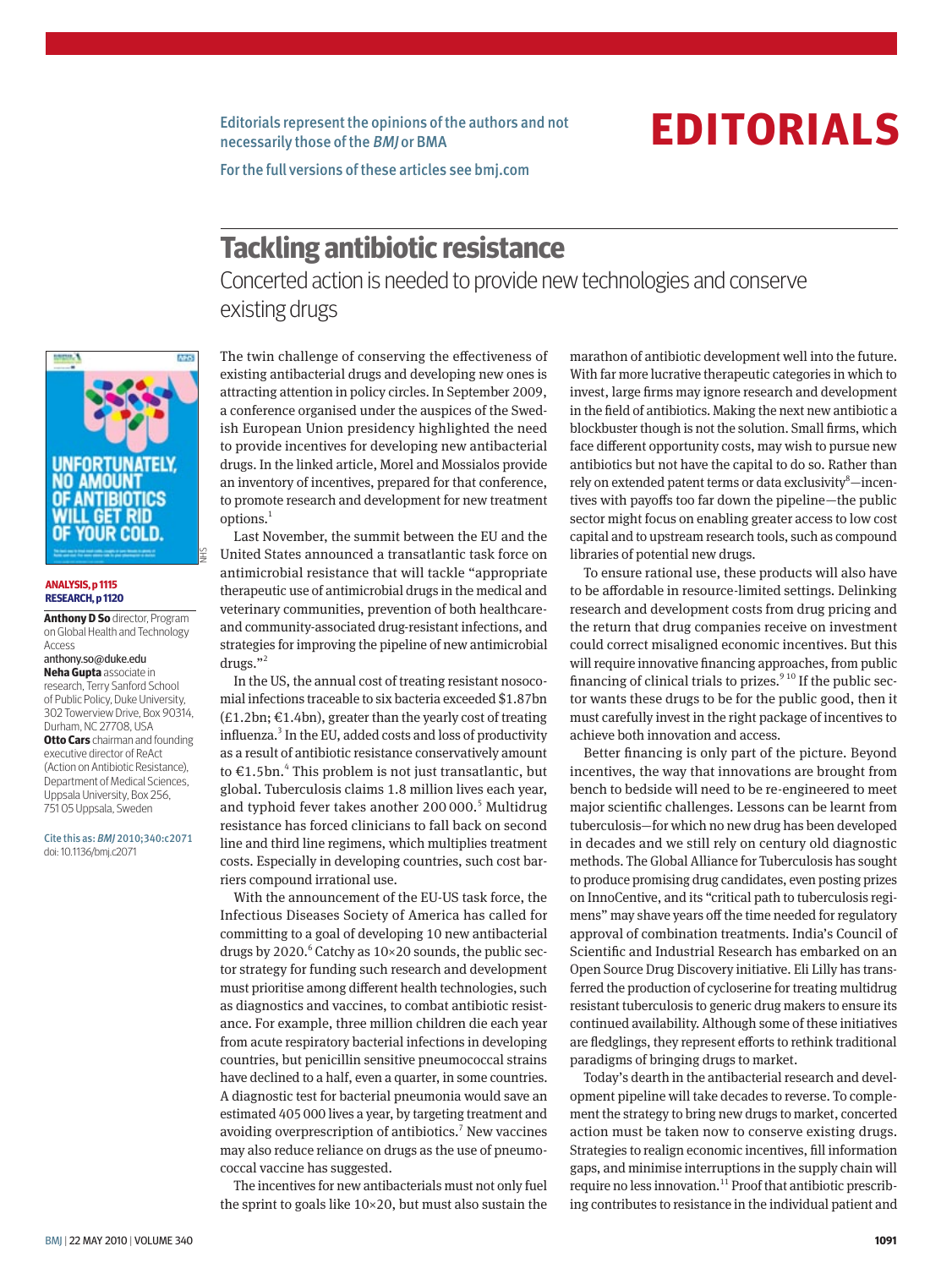### • **bmj.com**

Watch a BMJ video with Professor Otto Cars talking about what is needed to tackle antibiotic resistance at http://www. bmj.com/video/

not just at the societal level is the kind of evidence that needs to be communicated to clinicians.<sup>12</sup> Taking a page from the Five Million Lives campaign and the work of the World Alliance for Patient Safety, much more can be done to bolster diagnostics and surveillance of resistance patterns, reduce demand from patients for unnecessary antibiotics, and help standardise optimal dosing regimens and treatment times.

The EU-US Transatlantic Task Force must rise to this complex challenge and define its solution in global terms. Nothing less than the future of medicine, from organ transplants to chemotherapy, is at stake, and there will be no second chances.

Competing interests: All authors have completed the Unified Competing Interest form at www.icmje.org/coi\_disclosure.pdf and declare: (1) No financial support for the submitted work from anyone other than their employer; (2) No financial relationships with commercial entities that might have an interest in the submitted work; (3) No spouses, partners, or children with relationships with commercial entities who might have an interest in the submitted work. (4) AS directs the Strategic Policy Unit of ReAct—Action on Antibiotic Resistance—and was chair of the WHO/World Alliance for patient safety working group on antimicrobial R&D. OC is the chairman and founding executive director of ReAct and served as co-chair of the WHO/World Alliance for patient safety working group on rational use of antimicrobials.

Provenance and peer review: Commissioned; not externally peer reviewed.

- 1 Morel CM, Mossialos E. Stoking the antibiotic pipeline. *BMJ* 2010;340:c2115.
- 2 2009 EU-US summit declaration. 2009. http://ec.europa.eu/external\_ relations/us/sum11\_09/docs/declaration\_en.pdf.
- 3 Ramanan L, Malani A, Howard D, Smith D, eds. Executive summary. In: Extending the cure: policy responses to the growing threat of antibiotic resistance. Resources for the Future, 2007:6.
- 4 European Centre for Disease Control and Prevention/European Medicines Agency Joint Working Group. The bacterial challenge: time to react. 2009. www.ecdc.europa.eu/en/publications/ Publications/0909\_TER\_The\_Bacterial\_Challenge\_Time\_to\_React. pdf.
- 5 Crump J, Luby S, Mintz E. The global burden of typhoid fever. *Bull World Health Organ* 2004;82:346-53.
- 6 Infectious Diseases Society of America. The 10×'20 initiative: pursuing a global commitment to develop 10 new antibacterial drugs by 2020. *Clin Infect Dis* 2010;50:1081-3.
- Lim Y, Steinhoff M, Girosi F, Holtzman D, Campbell H, Boer R, et al. Reducing the global burden of acute lower respiratory infections in children: the contribution of new diagnostics. *Nature* 2006;444(suppl 1):9-18.
- 8 Outterson K, Samora J, Keller-Cuda K. Will antimicrobial patents improve global public health? *Lancet Infect Dis* 2007;7:559-66.
- 9 Lewis T, Reichman J, So A. The case for public funding and public oversight of clinical trials. *Economists' Voice* 2007;4:1-4. www. bepress.com/cgi/viewcontent.cgi?article=1123&context=ev.
- 10 Love J, Hubbard T. The big idea: prizes to stimulate R&D for new medicines. *Chicago-Kent Law Rev* 2007;82:1519-54.
- 11 Yadav P. Countering drug resistance in the developing world: an assessment across the value chain and recommendations for policy interventions. Working Paper 183. Center for Global Development, 2009. www.cgdev.org/content/publications/detail/1422842.
- 12 Costelloe C, Metcalfe C, Lovering A, Mant D, Hay AD. Effect of antibiotic prescribing in primary care on antimicrobial resistance in individual patients: systematic review and meta-analysis. *BMJ* 2010;340:c2096.

# **Umbilical cord blood gas analysis** Paired samples should be analysed in selected circumstances



#### **Research, p 1121**

**James P Neilson** professor of obstetrics and gynaecology, University of Liverpool, Liverpool L8 7SS jneilson@liv.ac.uk

Cite this as: *BMJ* 2010;340:c1720 doi: 10.1136/bmj.c1720

The umbilical cord, discarded without thought from labour wards for so long, has recently generated interest on several fronts. Cord blood is a source of stem cells and some parents want cord blood collected for banking by commercial enterprises in case it can help their child's future health needs. However, the Human Tissue Authority in the United Kingdom has recently expressed concerns about the safety of collection mechanisms.<sup>1</sup> It is also increasingly recognised that obstetricians and midwives often clamp the cord too soon after birth, thereby depriving the baby of substantial amounts of blood—this is particularly important in parts of the world where infant anaemia is prevalent.<sup>2</sup> And now we have biochemical analysis of cord blood. In the linked systematic review, Malin and colleagues assess the association between umbilical cord pH at birth and outcomes.<sup>3</sup>

Umbilical cord blood gases could be of value in auditing the outcomes of labour, predicting future development of the newborn, helping clinical research, and resolving expensive medicolegal disputes. If the fetus is deprived of adequate oxygenation during labour—for example, through placental malfunction, cord compression, or excessive uterine contractions—the pH drops and the base deficit rises as anaerobic metabolism is activated and lactic acid is produced. Babies with limited metabolic reserve, notably the preterm fetus and those with restricted growth, are less able to withstand the effects of hypoxaemia. However, the clinical guideline from the National Institute for Health and Clinical Excellence in 2007 on intrapartum care was lukewarm about the prognostic importance of low umbilical artery pH values—"cord arterial gas was not regarded as a good predictor of either neonatal death or developing cerebral palsy, even compared with Apgar scores."<sup>4</sup>

In contrast, Malin and colleagues' systematic review of observational data suggests that a strong association exists between low umbilical artery pH at birth and major adverse outcomes including death, hypoxic ischaemic encephalopathy (usually manifesting as neonatal seizures), potentially serious brain abnormalities identified by imaging (periventricular leucomalacia or intraventricular haemorrhage), and cerebral palsy.3

Malin and colleagues have been at the forefront of systematic reviews of screening and diagnostic tests in the perinatal field. In their systematic review they included 51 studies that, in total, described the outcome for almost half a million babies with known cord blood gas results. Most studies reported umbilical artery pH values but fewer data were available for venous pH or for base deficit. Fifteen studies reported long term outcomes with a median follow-up of five years. The quality of the studies varied, but quality did not seem to influence results on meta-regression. Further research is needed to refine the prognostic relevance of values in individual cases and to clarify the added value of base deficit, in addition to arterial pH.

Ultimately, given the findings of this study, we should aim to reduce the number of babies born with a low cord pH, without increasing unnecessary obstetric intervention. Hopefully this can be achieved by more hands-on input to labour ward care by fully trained obstetric specialists.<sup>5</sup>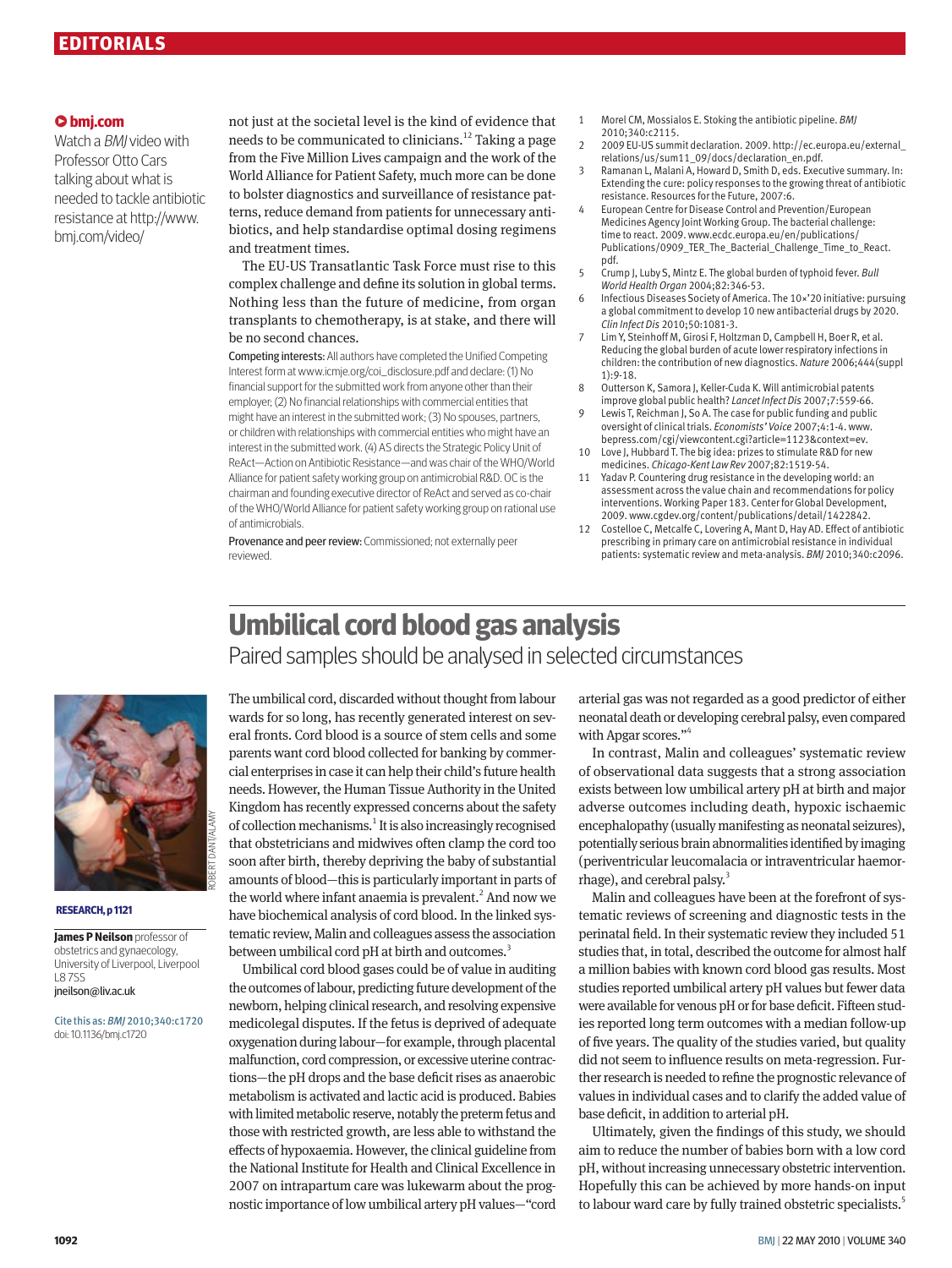The use of computerised intelligent systems to guide decision making by obstetricians and midwives might also help. The INFANT trial will assess whether outcome is improved by use of an intelligent system during labours in which cardiotocographic monitoring of the fetus has been undertaken. Cord artery pH less than 7.05 with base deficit greater than 12 mmol/l will be an important secondary outcome.<sup>6</sup>

In the meantime, the NICE recommendations that, "Paired cord blood gases do not need to be taken routinely. They should be taken when there has been concern about the baby either in labour or immediately following birth" remain valid.<sup>4</sup> US guidelines are most explicit and recommend taking paired samples from all babies born by caesarean section because of fetal compromise, low five minute Apgar scores, severe fetal growth restriction, abnormal fetal heart tracing, maternal thyroid disease, intrapartum fever, and all multiple births.<sup>7</sup> "Pairing" refers to sampling of both umbilical artery blood and vein blood. Different values confirm that the umbilical artery (blood direct from fetus) has been sampled separately from the more easily accessed vein (blood from placenta). If delayed cord clamping is practised, as it should be, as well as cord blood gas sampling, times should be carefully noted because the blood gas results will change with time.<sup>89</sup>

Competing interests: The author has completed the Unified Competing Interest form at www.icmje.org/coi\_disclosure.pdf (available on request from the corresponding author) and declares (1) no support from any commercial entity for the submitted work; (2) no relationship with any company that might have an interest in the submitted work in the previous three years; (3) no spouse, partner, or children with financial relationships that may be relevant to the submitted work; and (4) no non-financial interests that may be relevant to the submitted work.

Provenance and peer review: Commissioned; not externally peer reviewed.

- 1 Human Tissue Authority. HTA voices concerns over unlawful cord blood collection. www.hta.gov.uk/newsandevents/htanews.cfm/838-HTAvoices-concerns-over-unlawful-cord-blood-collection.html.
- 2 McDonald SJ, Middleton P. Effect of timing of umbilical cord clamping in term infants on maternal and neonatal outcomes. *Cochrane Database Syst Rev* 2008;(2):CD004074.
- 3 Malin GL, Morris RK, Khan KS. Strength of association between umbilical cord pH and perinatal and long term outcomes: systematic review and meta-analysis. *BMJ* 2010;340:c1471.
- 4 Intrapartum care of healthy women and their babies during childbirth. National Collaborating Centre for Women's and Children's Health. Commissioned by the National Institute for Health and Clinical Excellence. RCOG Press, 2007.
- 5 Royal College of Obstetricians and Gynaecologists. Labour ward solutions. Good practice no. 10. 2010. www.rcog.org.uk/womenshealth/clinical-guidance/labour-ward-solutions.
- 6 A multicentre randomised controlled trial of an intelligent system to support decision making in the management of labour using the cardiotocogram (INFANT). www.npeu.ox.ac.uk/infant.
- 7 Umbilical cord blood gas and acid-base analysis. ACOG committee opinion no. 348. American College of Obstetricians and Gynecologists. *Obset Gynecol* 2006;108:1319-22.
- 8 Weeks A. Umbilical cord clamping after birth. *BMJ* 2007;335:312-3. Wiberg N, Kallen K, Olofsson P. Delayed cord clamping at birth has
- effects on arterial and venous blood gases and lactate concentrations. *BJOG* 2008;115:697-703.

# **Continuing medical education for BMJ readers**

Obtain CME credits through a new collaboration between the BMJ and Cleveland Clinic



### **Research, pp 1121, 1122, 1123**

**Steven Kawczak** associate director, Center for Continuing Education, Cleveland Clinic, Cleveland, OH 44195, USA **Kirsten Patrick** assistant editor, BMJ, London WC1H 9JR

Cite this as: *BMJ* 2010;340:c2410 doi: 10.1136/bmj.c2410

### • **bmj.com**

Find out more about BMJ CME at bmj.com/cme

The *BMJ* has joined forces with the Cleveland Clinic to offer certified continuing medical education (CME) credits to all of its readers. We hope that this collaboration will benefit doctors and other health professionals around the world.

Both parties in the collaboration have long histories of involvement in the education of doctors. We share a common vision: to improve patient outcomes by engaging and informing health professionals with the latest research, policy, and best practice in medicine.

The *BMJ*'s mission is to lead the debate on health and to engage, inform, and stimulate doctors, researchers, and other health professionals in ways that will improve outcomes for patients. When deciding what articles to publish our aim is to help doctors make better decisions.

The Cleveland Clinic's Center for Continuing Education is accredited at the highest level (with commendation) by the Accreditation Council for Continuing Medical Education (ACCME) and has emerged as one of the world's largest academic providers of continuing medical education.

Our initial set of educational activities in the CME programme is linked to the *BMJ*'s research articles. Because these are open access, this allows us to make CME activities available to all doctors and other health professionals wherever they are in the world and whether or not they subscribe to the *BMJ*. In time we plan to extend CME credits to other content on bmj.com, including clinical reviews, practice articles, and editorials.

The *BMJ* publishes about 250 research papers each year, of which we will choose 50 for linkage to a CME module, roughly one a week. We will choose research articles that focus on important and clinically relevant questions, and whose findings are applicable to a wide cross section of our readers. Authors of research papers will draft a CME module and questions will be checked for quality by the Cleveland Clinic's educational experts. "Resources for readers" (http://resources.bmj.com/bmj/readers/cme) and "resources for authors" (http://resources.bmj.com/bmj/ authors/cme) on bmj.com contain information on *BMJ* CME and the relation between the Cleveland Clinic and the *BMJ*, as well as instructions for authors of research papers on how to write a CME module to accompany a research paper.

The Cleveland Clinic's CME accreditation will ensure that *BMJ* CME meets demanding standards of effective educational planning and design as well as independence from commercial interests. Readers will be able to claim credit towards the American Medical Association Physician's Recognition Award (AMA PRA category 1 credit) for each module they pass. To claim the credit, you will need to access the research article online, review introductory information, read the article, and complete a set of multiple choice questions hosted on *BMJ Learning*. Once you have achieved an 80% pass on the test, you can claim your credit and the Cleveland Clinic will provide you with a CME certificate. If you fail the test initially, you can retake it until you pass. You will need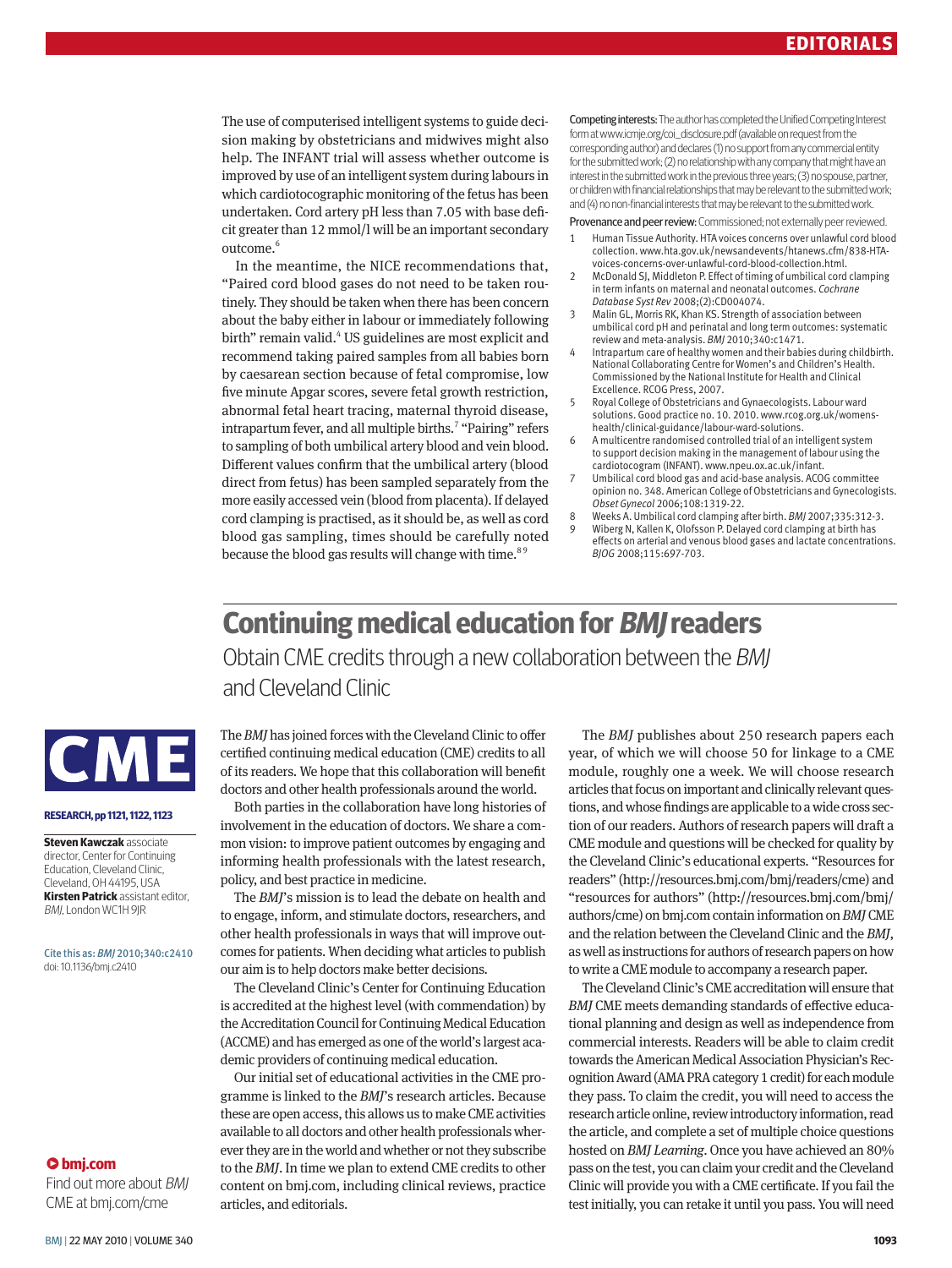to register online with *BMJ Learning* if you have not already done so before entering the activity (a prompt will appear as necessary). The Cleveland Clinic will maintain a record of which modules you have completed, and you will automatically receive an email after participating in your first activity saying that you have been registered with the Cleveland Clinic Center for Continuing Education website.

We hope you will try this new approach to online continuing medical education and that you will give us your feedback, so that we too can continue to improve on what we provide.

Competing interests: All authors have completed the Unified Competing Interest form at www.icmje.org/coi\_disclosure.pdf (available on request from the corresponding author) and declare that: (1) They have had no support from any company for the submitted work; (2) KP is an assistant editor with the BMJ, SK is an associate director with the Cleveland Clinic Center for Continuing Education;

(3) They have no spouses, partners, or children with financial relationships that may be relevant to the submitted work; and (4) They have no non-financial interests that may be relevant to the submitted work.

Provenance and peer review: Commissioned; not externally peer reviewed.

# **Removing industrial trans fat from foods** A simple policy that will save lives

HAEL FLIPPO/FOTOLIA michael flippo/fotolia

**Dariush Mozaffarian** assistant professor of medicine and epidemiology dmozaffa@hsph.harvard.edu **Meir J Stampfer** professor of medicine and epidemiology, Harvard Medical School and Harvard School of Public Health, Boston, MA 02115, USA

Cite this as: *BMJ* 2010;340:c1826 doi: 10.1136/bmj.c1826

As part of a 12 step manifesto to better public health, the UK Faculty of Public Health and Royal Society for Public Health proposed that consumption of *trans* fatty acids (TFAs) should be virtually eliminated in the United Kingdom by next year.<sup>1</sup> They noted that, "it has been proven that industrially-produced TFA can damage health," "there is no known safe level of consumption," and "banning TFA from foods is a relatively easy way to help protect the public."<sup>1</sup> Are these arguments sound?

TFAs are created when vegetable oils are partially hydrogenated to convert large numbers (typically 30-60%) of naturally occurring *cis* unsaturated double bonds into *trans* unsaturated double bonds. A high TFA content provides physical and chemical properties that are attractive to food manufacturers, including the creation of relatively inexpensive (compared with animal derived fats) solid or semisolid fat. The process also destroys labile omega-3 acids (α-linolenic acid), and this reduces the propensity for fats to become rancid, increases shelf life, and optimises deep frying applications. Use of partially hydrogenated vegetable oils has increased since the 1950s because of these commercial advantages and since the 1960s because of public health recommendations to replace saturated fats (such as butter and lard) with alternatives.

Because mammals and most edible plants synthesise only *cis* double bonds, TFAs are rare in the natural human diet. Ruminant TFAs, found in meat and milk from cows, sheep, and goats and formed by the animal's gut flora, are the main natural source. Compared with industrial TFAs, ruminant TFAs contain some different isomers and are generally consumed in lower amounts (about 0.5% of total energy intake). At the low levels consumed, ruminant TFAs have no apparent major adverse health effects.<sup>23</sup> For these reasons, the  $12$ step manifesto sensibly focuses on eliminating industrially produced TFAs.

Total and industrial TFA consumption adversely affects several cardiovascular risk factors. In randomised trials, TFA consumption lowers high density lipoprotein cholesterol and raises low density lipoprotein cholesterol, triglycerides, the total cholesterol to high density lipoprotein cholesterol ratio, the apolipoprotein B to apolipoprotein A1 ratio, and Lp(a) lipoprotein.<sup>2-4</sup> TFAs may also promote systemic inflammation, endothelial dysfunction, insulin resistance, visceral adiposity, arrhythmias, and the development of diabetes. $2-4$  Not surprisingly, TFA consumption is associated with a substantial risk of heart disease events, including myocardial infarction and death from coronary disease. This risk is far higher per calorie consumed than for any other dietary macronutrient, including saturated fat.<sup>4</sup>

Risk occurs even at low consumption. In developed nations, the average population consumption of TFAs is often 2-4% of total energy intake.<sup>5</sup> Major sources of industrial TFAs include baked goods, deep fried foods, packaged snacks, margarines, and shortening.<sup>2</sup> Paradoxically, consumption in developing nations may be even higher from cooking fat used at home or by street vendors, especially in lower income populations, because partially hydrogenated fats are often cheaper or even government subsidised in many regions.<sup>67</sup> Notably, average TFA consumption in any nation or region masks important subgroups of the population who are eating much more than the average, including people eating as much as 6-8% of total energy intake as TFAs.

Public campaigns, food labelling, and legislative policies may reduce TFA consumption. It recently became mandatory to include the TFA content on food labels in the United States and Canada, and this led some manufacturers to reduce or eliminate TFAs in some products.<sup>8</sup> However, many foods still contain industrial TFAs, especially in restaurants, schools, cafeterias, coffee shops, and bakeries, where food labels are not mandatory. Comprehensive education to encourage such businesses in New York City to voluntarily reduce the use of partially hydrogenated fats was unsuccessful.<sup>9</sup> Legislative strategies have been more successful than labelling or education. In both Denmark and New York City, legislation has effectively eliminated industrial TFAs; for example, in New York restaurants the prevalence of use of industrial TFAs has declined from 50% to less than 2%.<sup>910</sup>

What are the potential downsides to legislation? Concerns have been raised that such approaches might increase the use of saturated fats as a replacement; fail because of insufficient supply of appropriate replacement fats and oils; or reduce food availability, taste, or affordability. None of these concerns have been realised in Denmark or New York City. Reformulations that replace industrial TFAs with *cis* unsaturated fats would maximise health benefits; nevertheless, any reformulation removing partially hydrogenated fats even if they were replaced with animal fats or tropical oils would produce health benefits.<sup>4</sup> Furthermore, in practice,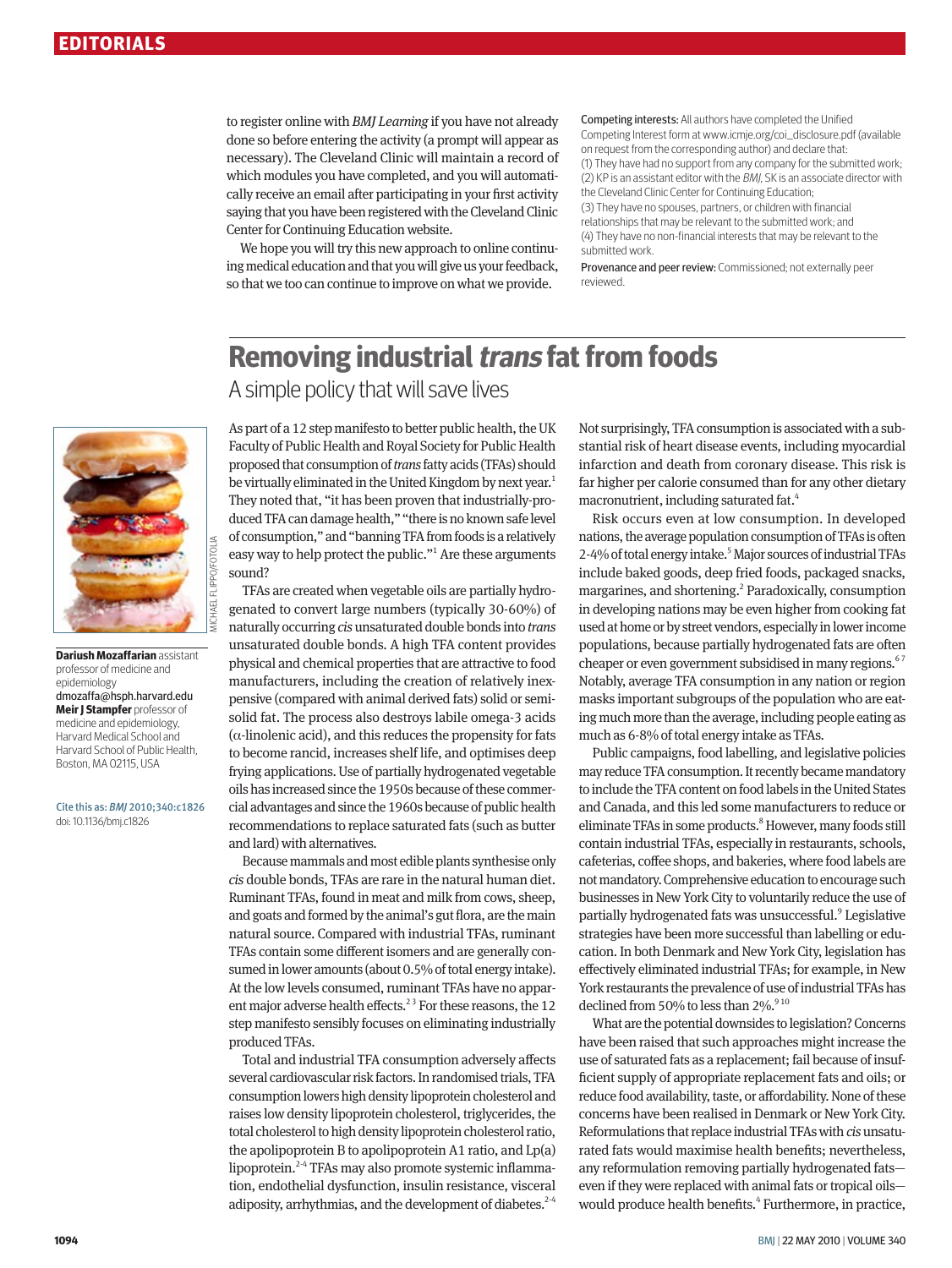manufacturers and restaurants generally remove TFAs from foods without corresponding increases in saturated fat.<sup>89</sup> Thus, we have no evidence that such legislation leads to harm from increased saturated fat. In addition, the experiences in Denmark and New York City show that adequate replacement fats and oils are available.<sup>910</sup> Seed developers, farmers, and oil processors seem to be responsive to changing demand. As demand for healthier fats and oils continues to increase, global supply and quality will probably continue to rise, while at the same time the partial hydrogenation of oils decreases. Finally, evidence suggests that mandated TFA reformulations do not appreciably alter prices, sales, taste, or availability of foods. $911$  Indeed, the change is essentially invisible to consumers.

Because industrial TFAs are not part of our natural food supply, their regulation does not alter individual consumer choice, being similar to regulations that prohibit adulterated foods. With increasing supplies of alternatives, the commercial and cost advantages of partially hydrogenated oils are now small. Thus, removing industrial TFAs is one of the most straightforward public health strategies for rapid improvements in health. On the basis of current disease rates,  $12$  a strategy to reduce consumption of industrial TFAs by even 1% of total energy intake would be predicted to prevent 11000 heart attacks and 7000 deaths annually in England alone.<sup>2</sup> A national, rather than regional, policy would also reduce the burden on manufacturers and restaurants and, importantly, protect all susceptible populations including children and socioeconomically disadvantaged subgroups. Action by the UK might also produce larger benefits by inspiring other developed and developing countries to take similar measures to protect their citizens' health.

Competing interests: All authors have completed the Unified Competing Interest form at www.icmje.org/coi\_disclosure.pdf (available on request from the corresponding author) and declare that: (1) DM and MJS have

no support from any company for the submitted work; (2) DM has served as a consultant for Nutrition Impact, which might have an interest in the submitted work; (3) their spouses, partners, or children have no financial relationships that may be relevant to the submitted work; and (4) they have no non-financial interests that may be relevant to the submitted work.

Provenance and peer review: Commissioned; not externally peer reviewed.

- 1 UK Faculty of Public Health/Royal Society for Public Health. 12 steps to better public health: a manifesto. www.fphm.org.uk/resources/AtoZ/ manifesto/manifesto.pdf.
- 2 Mozaffarian D, Katan MB, Ascherio A, Stampfer MJ, Willett WC. Trans fatty acids and cardiovascular disease. *N Engl J Med* 2006;354: 1601-13.
- 3 Micha R, Mozaffarian D. Trans fatty acids: effects on metabolic syndrome, heart disease and diabetes. *Nat Rev Endocrinol* 2009;5:335-44.
- 4 Mozaffarian D, Clarke R. Quantitative effects on cardiovascular risk factors and coronary heart disease risk of replacing partially hydrogenated vegetable oils with other fats and oils. *Eur J Clin Nutr* 2009;63(suppl 2):S22-33.
- 5 Craig-Schmidt MC. Worldwide consumption of trans-fatty acids. In: Sebedio JL, Christie WW, eds. Trans fatty acids in human nutrition. Oily Press, 1998:50-113.
- 6 Mozaffarian D, Abdollahi M, Campos H, Houshiarrad A, Willett WC. Consumption of trans fats and estimated effects on coronary heart disease in Iran. *Eur J Clin Nutr* 2007;61:1004-10.
- 7 Asgary S, Nazari B, Sarrafzadegan N, Parkhideh S, Saberi S, Esmaillzadeh A, et al. Evaluation of fatty acid content of some Iranian fast foods with emphasis on trans fatty acids. *Asia Pac J Clin Nutr* 2009;18:187-92.
- 8 Ratnayake WM, L'Abbe MR, Mozaffarian D. Nationwide product reformulations to reduce trans fatty acids in Canada: when trans fat goes out, what goes in? *Eur J Clin Nutr* 2009;63:808-11.
- 9 Angell SY, Silver LD, Goldstein GP, Johnson CM, Deitcher DR, Frieden TR, et al. Cholesterol control beyond the clinic: New York City's trans fat restriction. *Ann Intern Med* 2009;151:129-34.
- 10 Leth T, Jensen HG, Mikkelsen AA, Bysted A. The effect of the regulation on trans fatty acid content in Danish food. *Atheroscler Suppl* 2006;7:53-6.
- 11 Nielsen K. Is the quality and cost of food affected if industrially produced trans fatty acids are removed? *Atheroscler Suppl* 2006;7:61-2.
- 12 Department of Health. National service framework for coronary heart disease. 2010. www.dh.gov.uk/en/Healthcare/Longtermconditions/ Vascular/Coronaryheartdisease/Nationalserviceframework/ DH 096623.

# **Takotsubo cardiomyopathy** An important differential diagnosis in patients with acute chest pain

**F Cuculi** interventional research fellow **C C S Lim** interventional research fellow **A P Banning** consultant cardiologist, Department of Cardiology, Oxford Radcliffe Hospitals, Oxford OX3 9DU adrian.banning@orh.nhs.uk

Cite this as: *BMJ* 2010;340:c1272 doi: 10.1136/bmj.c1272

Takotsubo cardiomyopathy (also called stress induced cardiomyopathy, apical ballooning, or broken heart syndrome) was first described in Japan 20 years ago.<sup>1</sup> It is characterised by acute, reversible left ventricular dysfunction in a characteristic distribution, which does not correlate with the epicardial coronary artery blood supply. The left ventricular dysfunction occurs without obstructive coronary artery disease and usually resolves spontaneously over a period of weeks.

The characteristic appearances seen initially on contrast angiography are a ballooned apical segment and a hypercontractile basal portion of the left ventricle. The appearances are reminiscent of the design of the traditional fishing pot used in Japan to trap octopus, hence the descriptive term "tako-tsubo" cardiomyopathy.

Although this condition was initially considered rare, it could possibly be responsible for 1-2% of admissions for acute coronary syndrome in industrialised countries.<sup>2</sup> Apical left ventricular ballooning is the usual pattern, but involvement of the right ventricle or mid and basal left ventricular segments has been described.<sup>3</sup>

Takotsubo cardiomyopathy mainly affects postmenopausal women and is unusual in men. Symptoms seem to be triggered by psychological or physical stress (such as death of a family member, alcohol or drug withdrawal, acute somatic disorder, or abdominal surgery). An increased incidence was reported after an earthquake in Japan.<sup>4</sup> Typical ischaemic cardiac pain, with or without breathlessness, is the usual symptom, and on presentation the electrocardiogram may show ST elevation or negative T waves with QT prolongation. These ST segment changes may be widespread and can involve both anterior and inferior leads simultaneously. The blood biomarker troponin is usually slightly raised. The diagnosis of takotsubo cardiomyopathy requires coronary angiography to exclude obstructive coronary artery disease, and in the era of primary percutaneous coronary intervention, many of these patients will undergo immediate angiography for